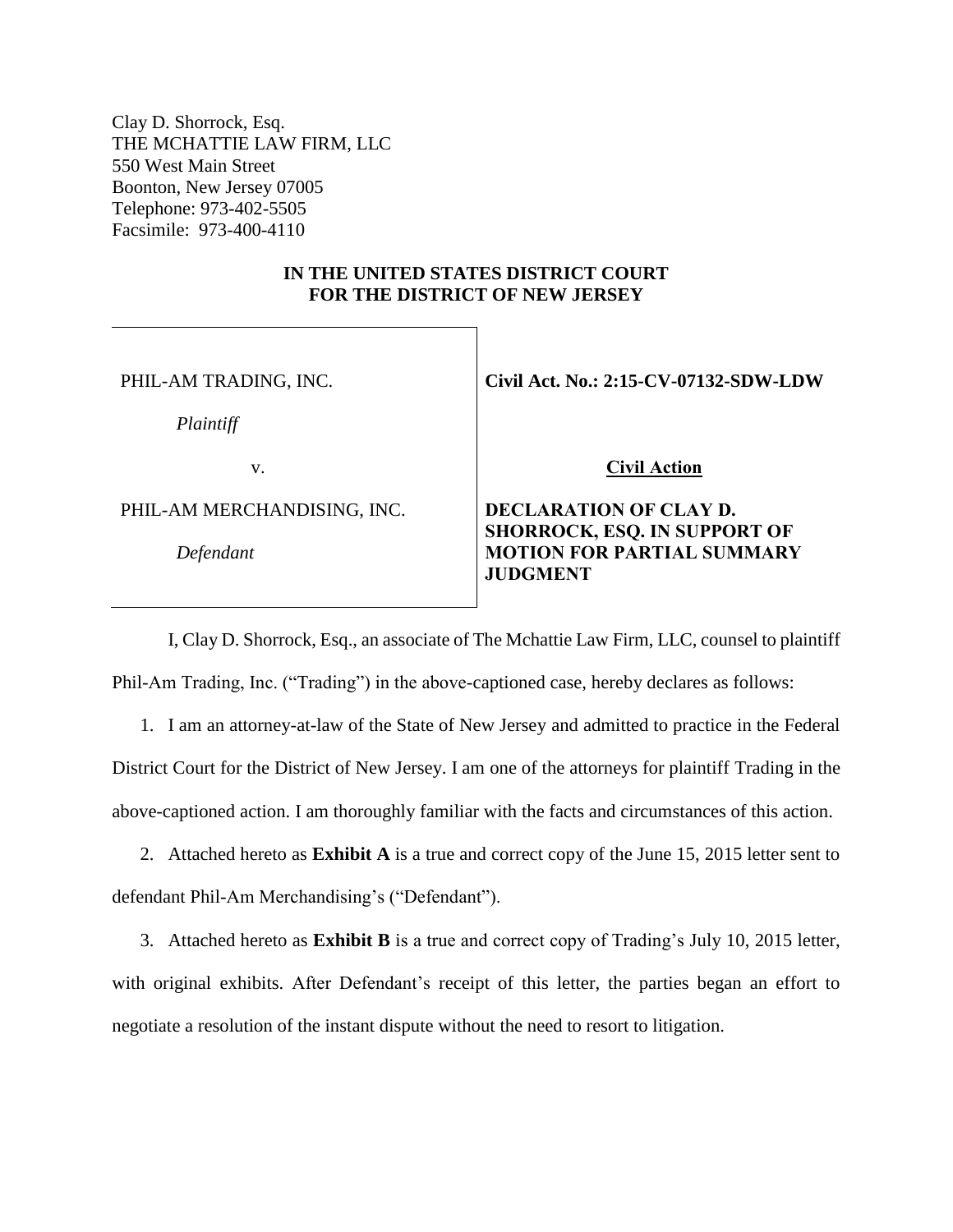4. On August 4, 2015, the parties and their respective counsel took part in a face-to-face meeting in an effort to negotiate a mutually agreeable resolution. While the meeting was productive, no resolution could be reached.

5. On August 20, 2015, counsel for Defendant provided to counsel for Trading a draft Settlement and Coexistence Agreement. Between August 20, 2015 and approximately September 7, 2015 the parties continued their effort to resolve the instant dispute.

6. Thereafter, on September 8, 2015, counsels for the parties had a telephone conference wherein counsel for Defendant offered settlement terms, central of which was Defendant giving up all rights to the Subject Mark in exchange for a full release from Trading of all claims against Defendant.

7. Attached hereto as **Exhibit C** is a true and correct copy of the emails exchanged between the parties' counsels on September 8, 2015.

8. Attached hereto as **Exhibit D** is a true and correct copy of the emails exchanged between the parties' counsels on September 9, 2015.

9. Attached hereto as **Exhibit E** is a true and correct copy of the September 9, 2015 letter sent to Defendant's counsel accepting Defendant's offer of settlement (the "Acceptance Letter").

10. Attached hereto as **Exhibit F** is a true and correct copy of the emails exchanged between the parties' counsels on September 15, 2015 and true correct copy of the draft formal Settlement Agreement as sent by Defendant's counsel.

11. Thereafter, the parties negotiated the draft formal Settlement Agreement in good faith. During these negotiations there was never any dispute as to the essential terms of the Settlement Agreement reached on September 8, 2015 and further confirmed by the Acceptance Letter, notwithstanding a continued "back and forth" on certain non-essential/ancillary terms.